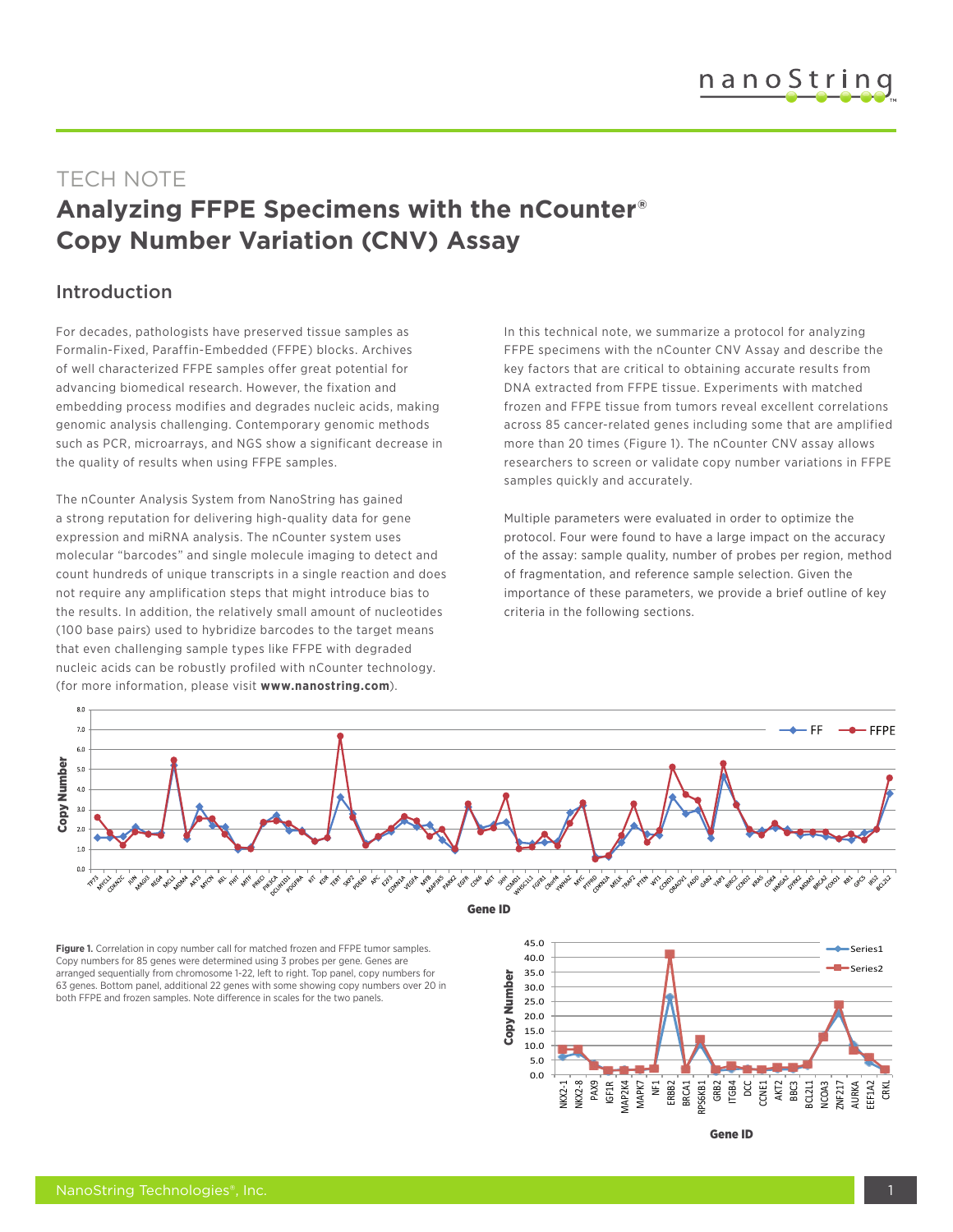### FFPE Sample Quality

FFPE samples present a unique challenge to molecularbased assays. Formalin-fixation, paraffin-embedment, and long-term storage at room temperature leads to varying degrees of nucleic acid degradation. The variation in quality between FFPE samples can also be dramatic, with some samples exhibiting relatively low level degradation and others that are almost completely degraded. The amount of degradation can impact the quality of results.

The samples used in our optimization experiments were obtained commercially and represent a variety of tissue types and different vendors (Figure 2). In our accuracy analysis, we assumed that these normal samples were diploid for all 85 genes of interest, and thus should have a copy number of 2. The DNA from most of the 11 FFPE samples runs between 10kb and 1kb (Figure 2). However, 3 of the 11 samples exhibit a more extensive degradation profile (Samples 3, 6 and 7), with many DNA fragments being below 1kb in size. Not surprisingly, the accuracy rates for these three samples are lower than those of the other samples (Figure 3). Thus, it is important that the quality of the extracted FFPE DNA be taken into consideration when interpreting the results of the assay, as well as when selecting the number of probes per region and a copy number reference sample.

### Methods of Fragmentation

The nCounter CNV assay requires that the genomic DNA be fragmented and denatured prior to running the assay. Our standard procedure involves fragmenting via digestion with the restriction endonuclease AluI. While this method has many advantages (Table 1), one disadvantage for FFPE samples is that the fragment length after digestion varies depending on the initial degradation state of the sample. Since the nCounter technology is measuring DNA targets directly it is important that the the size of each target is approximately the same in all samples tested. For example, smaller fragments will exhibit faster hybridization kinetics and may result in more counts even if the number of molecules is the same. An alternative to Alul is to use a random fragmentation method, such as the Covaris® AFA technology. The accuracy rates for the 11 FFPE samples processed by both fragmentation methods are shown in Figure 3. There is a small but measureable increase in accuracy in the majority of samples when using the Covaris method. **Figure 3.** Accuracy rates for all 11 FFPE samples using AluI and Covaris fragmentation.

| <b>Sample</b><br><b>Number</b> | <b>Sample Type</b> | <b>Tissue Type</b> |
|--------------------------------|--------------------|--------------------|
| 1                              | FFPE-Normal        | Kidney             |
| $\mathfrak{D}$                 | FFPE-Normal        | Spleen             |
| 3                              | FFPE-Normal        | Small Intestine    |
| $\Delta$                       | FFPE-Normal        | Colon              |
| 5                              | FFPE-Normal        | Liver              |
| $6\overline{6}$                | FFPE-Normal        | Colon              |
| $\overline{7}$                 | FFPE-Normal        | Kidney             |
| $\mathcal{R}$                  | FFPE-Normal        | Liver              |
| 9                              | FFPE-Normal        | Lung               |
| 10                             | FFPE-Normal        | Liver              |
| 11                             | FFPE-Normal        | Colon              |



**Figure 2**. Samples used in optimization experiments and analysis of genomic DNA size from FFPE tissues. Eleven non-tumor FFPE samples were sourced commercially (left). DNA was extracted from three 10μm FFPE tissue sections using the QIAamp DNA FFPE Tissue Kit (Qiagen®). To assess DNA size, 150ng of extracted DNA was run on a 0.8% agarose gel (right). Hyperladder 1 was used as a marker. Samples were run in order from left-to-right according to order in the table.

| <b>Parameter</b>                                                    | <b>Covaris AHA</b>                        | <b>Alul Digestion</b>        |
|---------------------------------------------------------------------|-------------------------------------------|------------------------------|
| Availability/Cost                                                   | <b>Covaris Sonicator Required</b>         | Simple Restriction Digestion |
| Predictability of fragment<br>length in degraded samples            | Predictable                               | Less Predictable             |
| Direct addition to<br>nCounter Hyb                                  | No - Sample must be<br>concentrated after | Yes                          |
| Average Percent Accuracy<br>for nCounter CNV Analysis<br>(3 probes) | 95%                                       | 93%                          |

**Table 1**. Comparison of recommended fragmentation methods



Copy numbers were determined based on 3 probes per gene, using the average signal for the 11 FFPE samples as the reference. Blue bars, Covaris fragmentation; red bars, AluI fragmentation. The average accuracy for all 11 samples is shown in red and orange for Covaris and AluI respectively.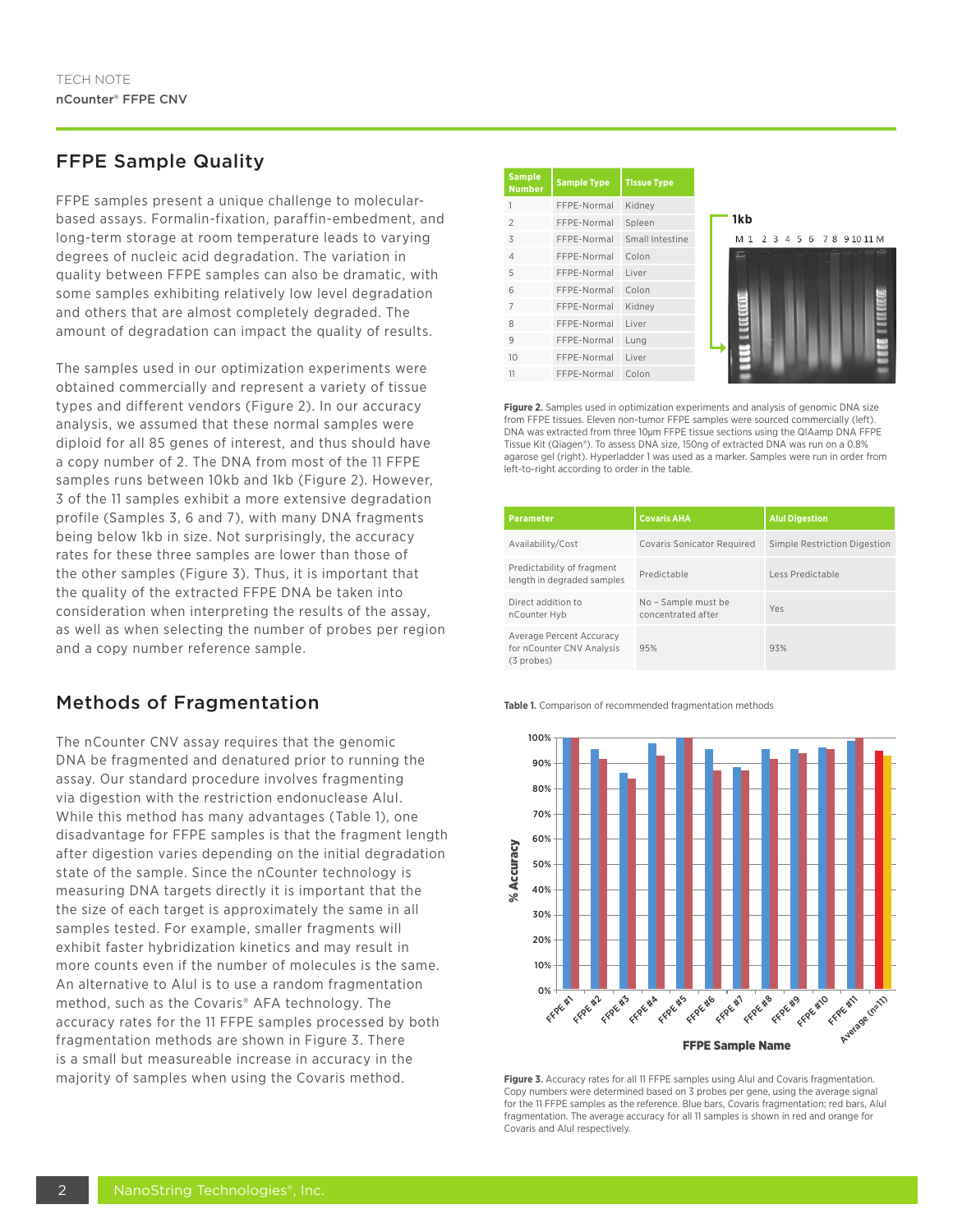#### Number of Probes per Region

The number of probes per region can impact the accuracy of the CNV assay in FFPE tissue. Data from the 11 FFPE samples shown in Figure 1 show an increase in accuracy when the number of probes per region is increased (Figure 4). The improvement in accuracy is most pronounced on poor quality FFPE samples. In situations where specimens are known to be of low or variable quality, a higher number of probes per region is recommended.

#### Reference Sample Selection and Considerations

The nCounter CNV assay calculates copy number gains and losses relative to a reference sample or set of samples. The ideal reference samples are normal (*i.e.*, diploid) and closely match the sample type of the test samples (fresh, frozen, FFPE, cell line, etc.). For example, if the test samples are genomic DNA from non-FFPE tissues (*e.g.*, frozen or fresh tissue) then the reference DNA sample should also be from fresh or frozen tissue. Genomic DNA from cell lines can also be used as the reference sample in this situation; however, the genetic instability of some cell lines can have an impact on copy number calls if all chromosomal regions are no longer diploid. Similarly, the best reference sample(s) for FFPE tissues is DNA from normal, diploid FFPE tissue.

When using a reference type that is not matched to the experimental sample type, the method of fragmentation plays a larger role in the accuracy of the assay. Figure 5 shows the accuracy of the 11 FFPE samples using different reference controls. For example, the average accuracy of the 11 FFPE samples is 89% with Covaris and 75% with AluI when using genomic DNA from a cell line as the reference, whereas the accuracy using the average of all 11 FFPE samples as the reference results in 95% accuracy rate with Covaris and 93% accuracy rate with AluI.

Another important aspect of reference sample selection for FFPE samples is the quality of the genomic DNA from the reference sample(s). FFPE reference samples with poor DNA size distributions prior to fragmentation result in lower accuracy rates for all samples when compared to accuracy rates using a reference with good DNA size distributions (Figure 5). For example, if one chooses FFPE sample 3 as the reference, the accuracy in copy number calls for the remaining 10 samples is below 80% regardless of fragmentation method. In contrast, if FFPE sample 4 is used

as the reference, accuracy increases to 89% and 85% for Covaris and AluI respectively. However, the best reference results from a pool of samples (see FFPE#1-11, FFPE#1-6 and FFPE#7-11, Figure 5). It can be difficult in practice to match the quality of FFPE samples across a project, and the use of the average of multiple samples generates a reference that is representative of a broad range of sample quality.







**Figure 5**. Comparison of average copy number accuracy using different samples as a reference, either individually or averaged as a group. The copy number accuracy is based on 3 probes per gene. Samples were processed using either Covaris-AFA technology (blue bars) or AluI restriction digest (red bars). Using a group of samples as the reference results in more accurate results.